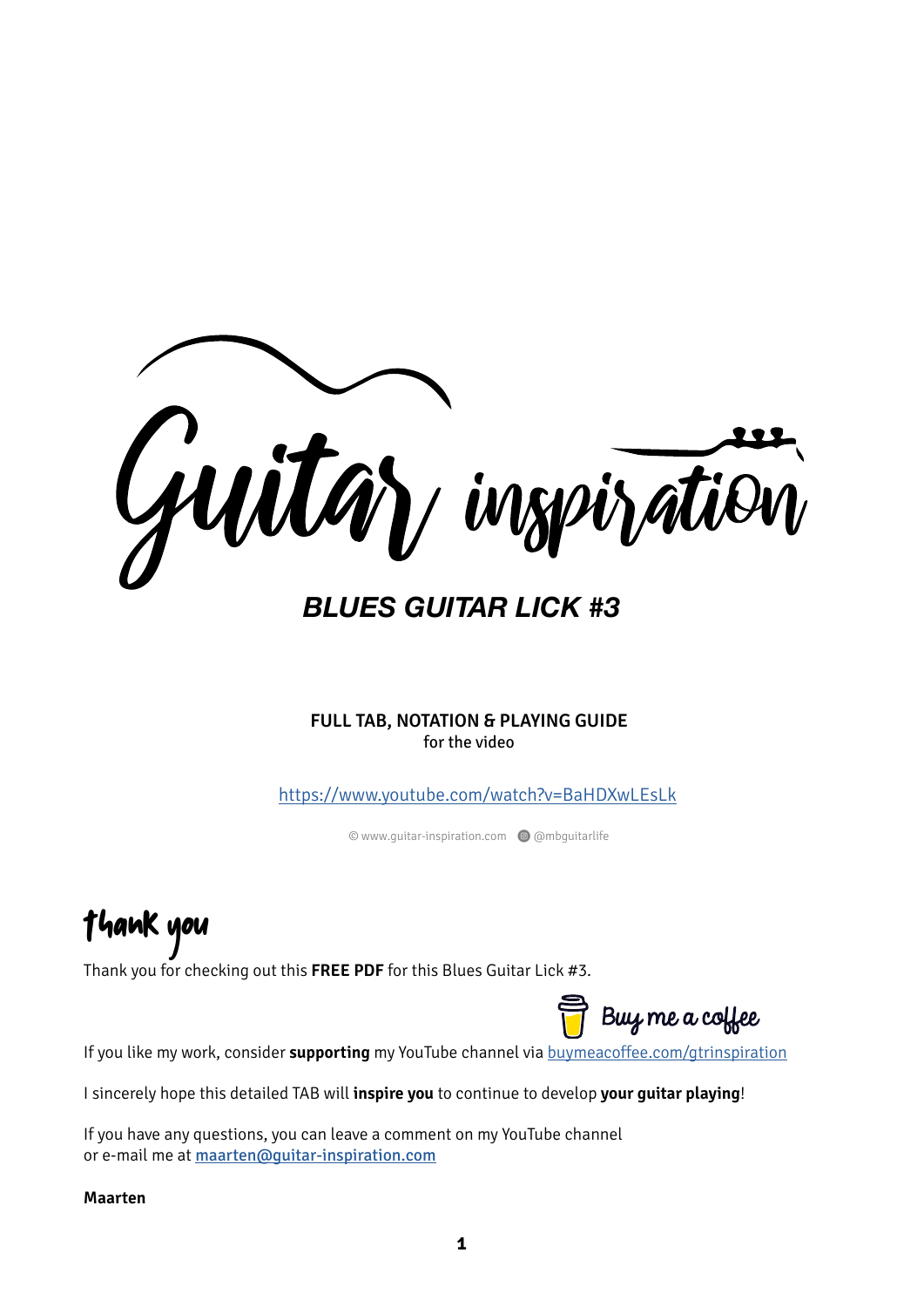## *BLUES GUITAR LICK #3*



**YouTube Lesson Video:** https://www.youtube.com/watch?v=BaHDXwLEsLk **YouTube Backing Track:** https://www.youtube.com/watch?v=hjuFIC6CL58 **YouTube Full Solo:** https://www.youtube.com/watch?v=lZzUAnIPU9U

This licks builds on the concepts of my Blues Lick Video lessons 01 & 02 that are also on my channel . Also, you'll find a full blues rock solo with this lick in bar 14 AND a backing track to practice it on. Everything is connected here on the Guitar Inspiration channel, so subscribe to stay updated ;-)

## **THE LICK**



This blues lick starts with a pickup of **3 sixteenth notes,** the first being a full tone bend on the 12th fret of the G-string. Usually, I play this bend with 3 fingers, but in fast licks like this one, I only use my middle finger. Don't worry if it's not a full tone exactly. A 3/4-bend is fine too.

Next, bar the 10th frets of the B and E-string with your index finger. Pick the first one with a downstroke and the second one with an upstroke. This upstroke is essential because it changes your picking direction.

In the next bar, bend the 13th fret of the B-string a full tone up. This is a long note, so you can band and hold the string with three fingers. Pick vigorously with a downstroke. Personally, I like to add the sound of the muted D and G-string for effect.

Next are two groups of **sextuplets**. Start with the 10th fret on the E-string with an upstroke, then the 13th fret on the B-string with a downstroke, and lastly, do a pull-off to the 10th fret on the B-string.



A sextuplet is a beautiful rhythmic figure where the beat is divided into 6 equal sixteenth notes. They have a triplet feel (but are twice as fast).